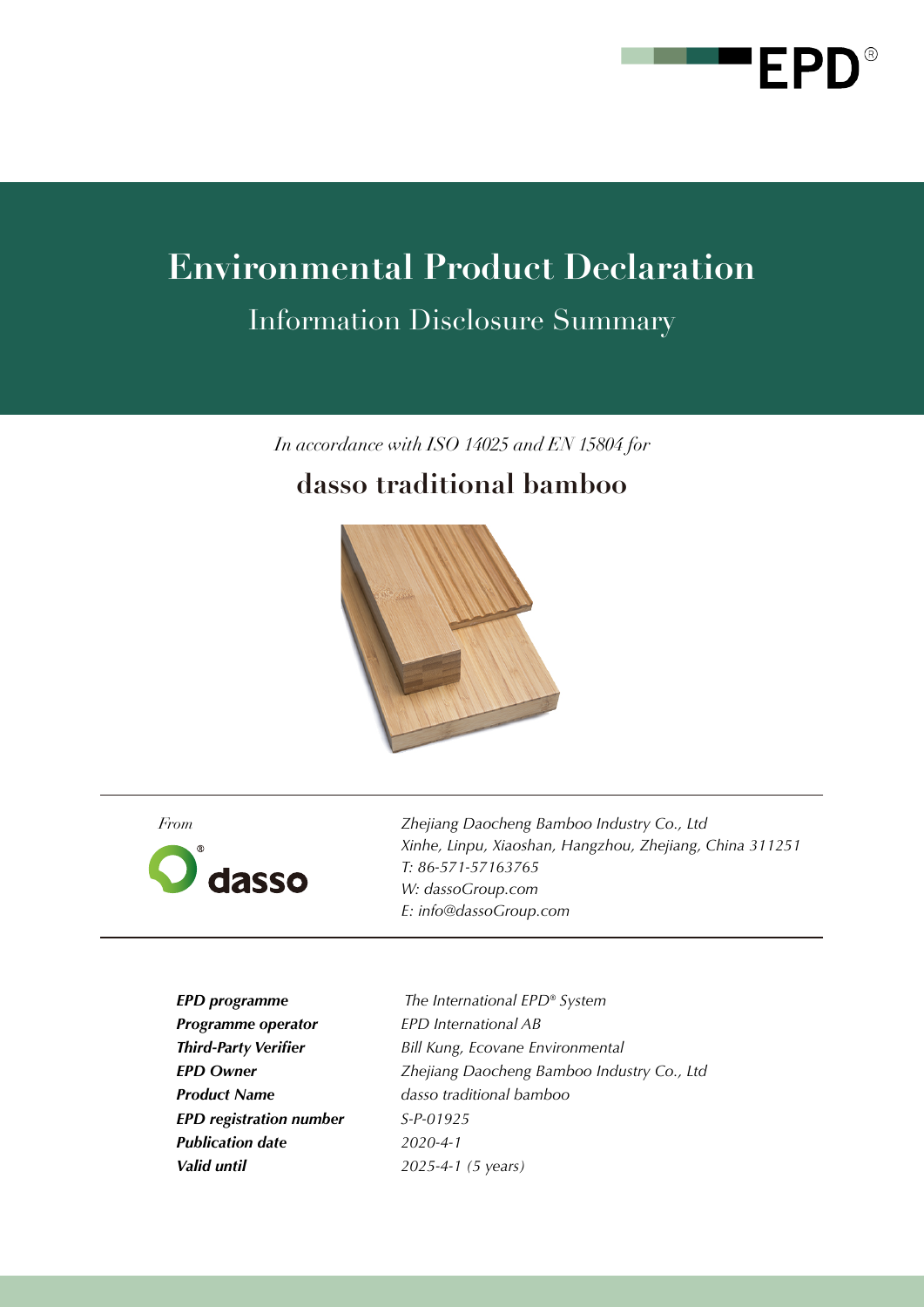

## *SCOPE AND GOAL*

*EPD Scope: "cradle-to-gate with options", including transport to building site and end of Life stage.* 

*Geographical scope: Global*

*Declared Unit: the declared unit aims at providing a reference to which the data inputs and outputs are normalized in such a way that the same level of service is represented. The declared unit for this study is 1 kilogram (kg) of dasso traditional bamboo boards (flooring, wall cladding, furniture panel, structure lumber).* 

*EPD Goal: according to the data analysis, it indicates the potential environmental impact of dasso traditional bamboo during the whole lifespan (35 years).*

## *PRODUCT & APPLICATION*

*dasso Traditional Bamboo is made from bamboo strips that are cut from the bamboo stems. It combines bamboo strips with glue to realize horizontal and vertical structure which shows rather rustic structure of bamboo material.*

*Dasso traditional bamboo can be process into bamboo veneer, panels, furniture, liner, acoustic boards and fire retardant boards. They are green, environmental friendly and high-quality. Customization is available. They can be used for interior decoration, such as facades, wall panels, ceilings, grilles, furniture, etc., and are widely used in commercial places and residence projects such as airports, theaters, museums, office buildings, hotels and resorts.*

#### *LCA DESCRIPTION*

*LCA refers to life cycle assessment, it assesses environmental impacts associated with all the stages of the life-cycle of* dasso bamboo product. The goal of LCA is to analyze the environmental effects of products by quantifying all inputs and *outputs of material flows and assessing how these material flows affect the environment.*

# *LCA-MODULES*

| Description of the System Boundary(X=INCLUDED IN LCA/MND=MODULE NOT DECLARED) |           |                |                               |                                  |                  |                |                       |             |               |                                       |                                                 |                                               |                   |                         |                               |                                       |
|-------------------------------------------------------------------------------|-----------|----------------|-------------------------------|----------------------------------|------------------|----------------|-----------------------|-------------|---------------|---------------------------------------|-------------------------------------------------|-----------------------------------------------|-------------------|-------------------------|-------------------------------|---------------------------------------|
| <b>Product Stage</b>                                                          |           |                | Construction<br>process stage |                                  | <b>Use Stage</b> |                |                       |             |               |                                       | End of life stage                               |                                               |                   |                         | Resource<br>recovery<br>stage |                                       |
| Raw Material                                                                  | Transport | Manufacturing  | sport<br>ä<br>$\sqrt{2}$      | sembly/Install<br><u>in</u><br>∢ | Jse              | Maintenance    | 크.<br>$\sigma$<br>Rep | Replacement | Refurbushment | use<br>energy<br>ational<br>c<br>Oper | <b>use</b><br>water<br>perational<br>$\bigcirc$ | and<br>constryction<br>olition<br>ξ<br>ರ<br>Å | ↵<br>ōq<br>S<br>ä | ging<br>proces<br>Waste | disposal                      | recycling-potential<br>Reuse-Recovery |
| A <sub>1</sub>                                                                | A2        | A <sub>3</sub> | $\Delta 4$                    | A <sub>5</sub>                   | B <sub>1</sub>   | B <sub>2</sub> | B <sub>3</sub>        | <b>B4</b>   | <b>B5</b>     | <b>B6</b>                             | B <sub>7</sub>                                  | C <sub>1</sub>                                | C <sub>2</sub>    | C <sub>3</sub>          | C <sub>4</sub>                | D                                     |
| Χ                                                                             | Χ         | Χ              | Χ                             | <b>MND</b>                       | <b>MND</b>       | <b>MND</b>     | <b>MND</b>            | <b>MND</b>  | <b>MND</b>    | <b>MND</b>                            | <b>MND</b>                                      | Χ                                             | Χ                 | X                       | X                             | Χ                                     |

*The life cycle stages below have been covered:*

*A1-A3: Product stage (raw material acquisition, transport to manufacturing site and manufacturing)*

*A4: Construction stage (transport to user site) C1-C4: End-of-life stage (deconstruction, transport, waste processing and disposal)*

*D: Resource recovery stage (reuse, recovery, recycling)*

*Excluded lifecycle stages: The installation stage on the construction site and the usage stage of the product are excluded from this study.*